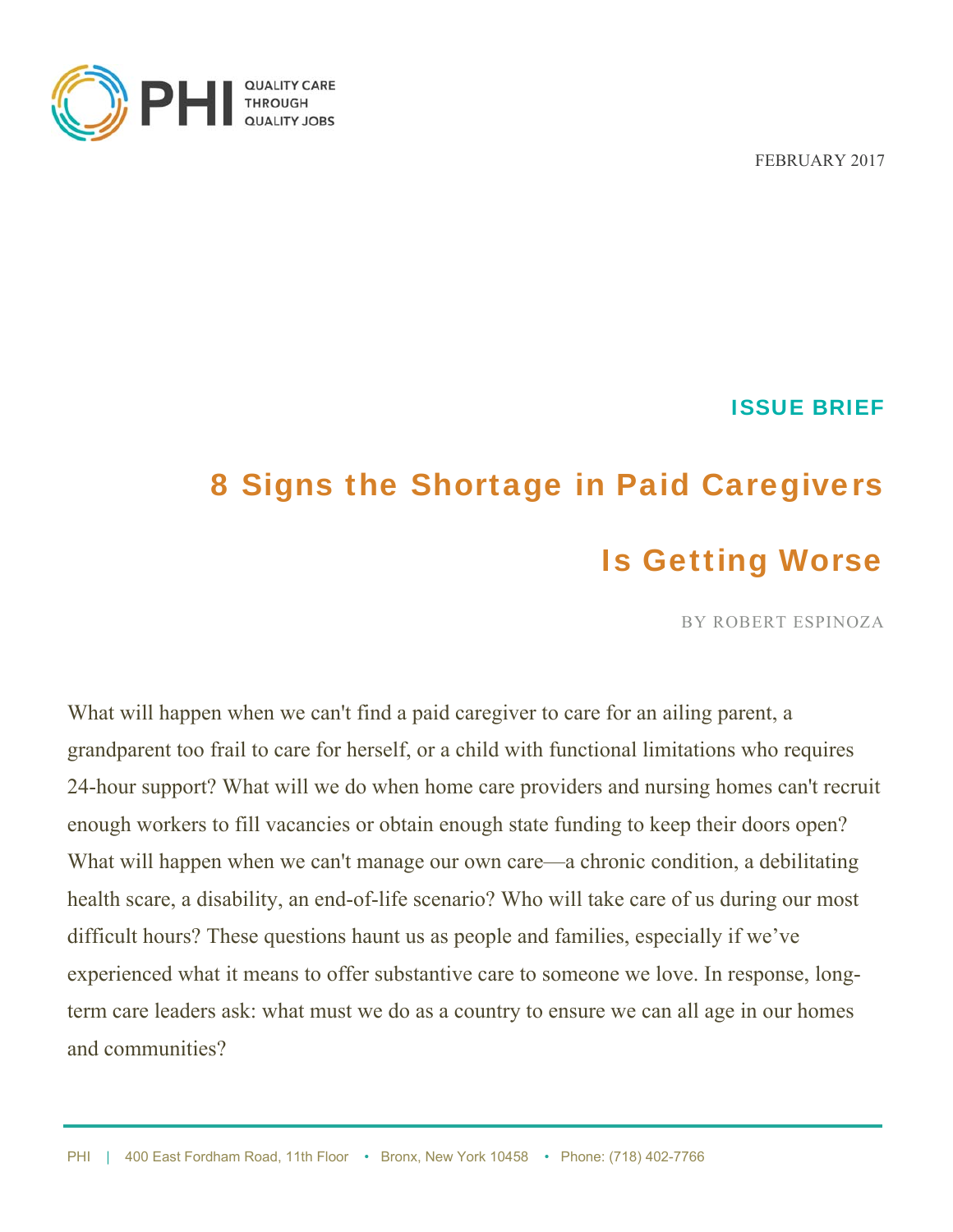For starters, we must ensure we have enough direct care workers—home health aides, nursing assistants and personal care aides—willing to take jobs that assist frail elders and people with disabilities with daily tasks such as bathing, dressing, and eating.

Yet at PHI, our research and consulting experiences with providers nationwide routinely show that this workforce isn't strong enough to meet demand — and it affects the entire system of caregiving. Families can't find home care workers, so relatives quit their jobs and deplete their savings to care for a loved one. Workers leave emotionally fulfilling caregiving jobs because they can't afford to live on \$10 an hour (in turn, 24 percent live below the federal poverty level) or because they see few opportunities to advance in their careers in this occupation. Home care agencies, nursing homes, and managed care plans struggle to find workers willing to take these jobs, and they feel strapped by the paucity in state Medicaid funding.

Sound ominous? Well, it's getting worse. Here are eight signs that the shortage in direct care workers has become a crisis.

## **1. The population of older adults in the U.S. continues to rapidly age, igniting demand for long-term services and supports.**

The population of people age 65 and older will more than double between 2015 and 2050—from 47.8 million to 88 million. Over the last few decades, as the baby boom generation matured, the longterm care system also changed, moving away from nursing homes as the preferred setting and increasingly to home and communitybased services. Today, 52 percent of people age 65 and older require some form of long-term care.

## **2. A sizable growth in elders and people with disabilities means a growing demand for paid caregivers: home health aides, nursing assistants, and personal care aides.**

#### #60CaregiverIssues

PHI, the country's premier expert on the direct care workforce, has launched a twoyear, national public education campaign to identify 60 policy and practice ideas that can begin addressing the growing shortage in direct care workers. From improving wages and benefits, to creating advanced roles and improving training opportunities, to reconfiguring how we finance and structure the entire long-term care system, and much more, PHI has committed itself to finding solutions that can gradually improve the quality of care we receive as elders and people with disabilities—and the quality of jobs for people who provide that care. This content appears on 60CaregiverIssues.org.

According to the Bureau of Labor Statistics, by 2024 we'll need

roughly one million new jobs in direct care, which includes home health aides, nursing assistants, and personal care aides. And it's not just frail elders who need long-term care; people with disabilities regularly rely on direct care for assistance with daily living. Of the 8.4 million people receiving long-term services and supports, 37 percent are under the age of 65.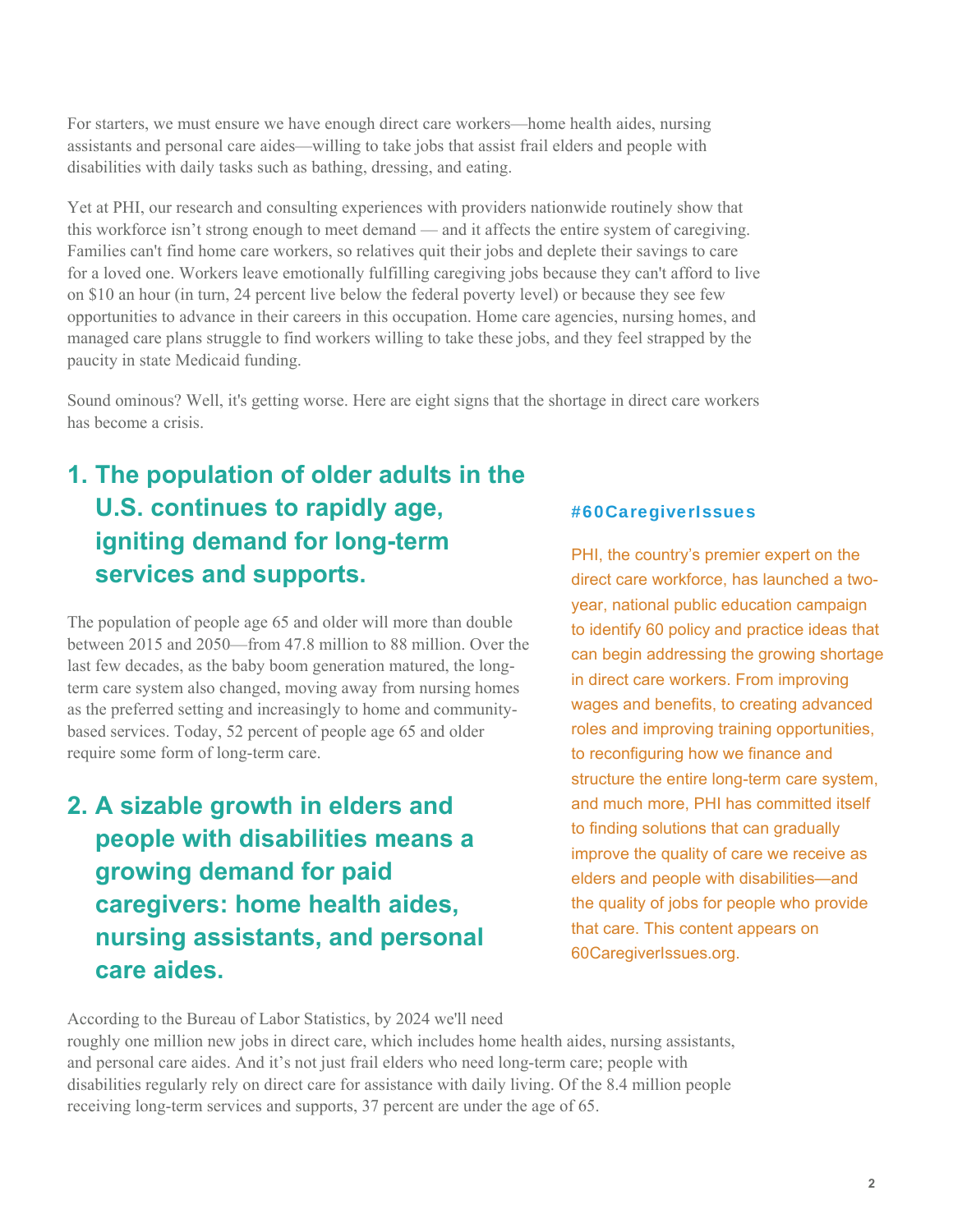#### **3. The primary labor pool for direct care workers isn't keeping pace with these national trends, raising concerns about the broad appeal of this occupation.**

Women are the primary labor pool for direct care workers, making up 89 percent of home health care workers and 91 percent of nursing assistants. Yet research shows that the pool of women ages 25 to 64 will grow by less than one percent in the same time frame, or 1.9 million workers. Unless this sector can attract a wider diversity of candidates, while vastly improving the quality of these jobs, more positions will be left vacant and more consumers will be left without care.

#### **4. Direct care workers are leaving this occupation in droves, often within a year, dissatisfied with low wages, marginal benefits, and limited opportunities to advance.**

Research shows that one in two direct care workers leaves her job within 12 months, often citing low wages as the primary reason. (More broadly, new research reveals that more long-term care workers are leaving this sector than entering it, often becoming unemployed.) Other reasons for high turnover among direct care workers? Poor supervision, thin benefits, strenuous travel schedules and workloads, and few opportunities to move up the career ladder. In some areas of the country, these workers find better paying jobs in other industries, such as fast food.

#### **5. The workforce shortage in paid caregivers might be affecting areas of the country differently.**

Our experience at PHI shows that rural areas in particular are grappling with shortages in workers, since those areas are often characterized by a dearth in health care and long-term care resources. Additionally, workers in rural areas have longer travel times between clients and fewer public transportation options than what's available in urban settings. Given the differences in Medicaid funding across states, we also assume that the stock of paid caregivers differs across states, region to region. More research is desperately needed.

#### **6. Policymakers, long-term care providers, and the general public are hampered by the lack of available data and research on the direct care workforce.**

Few states and municipalities track data on the direct care workforce, including workforce turnover, staffing statistics, and vacancy rates, among other figures. Without this data, it's difficult to identify where the shortages are severe, or the variety of reasons for the shortage. It's also difficult for researchers and program evaluators to empirically study broader questions and craft interventions related to the direct care workforce and long-term care.